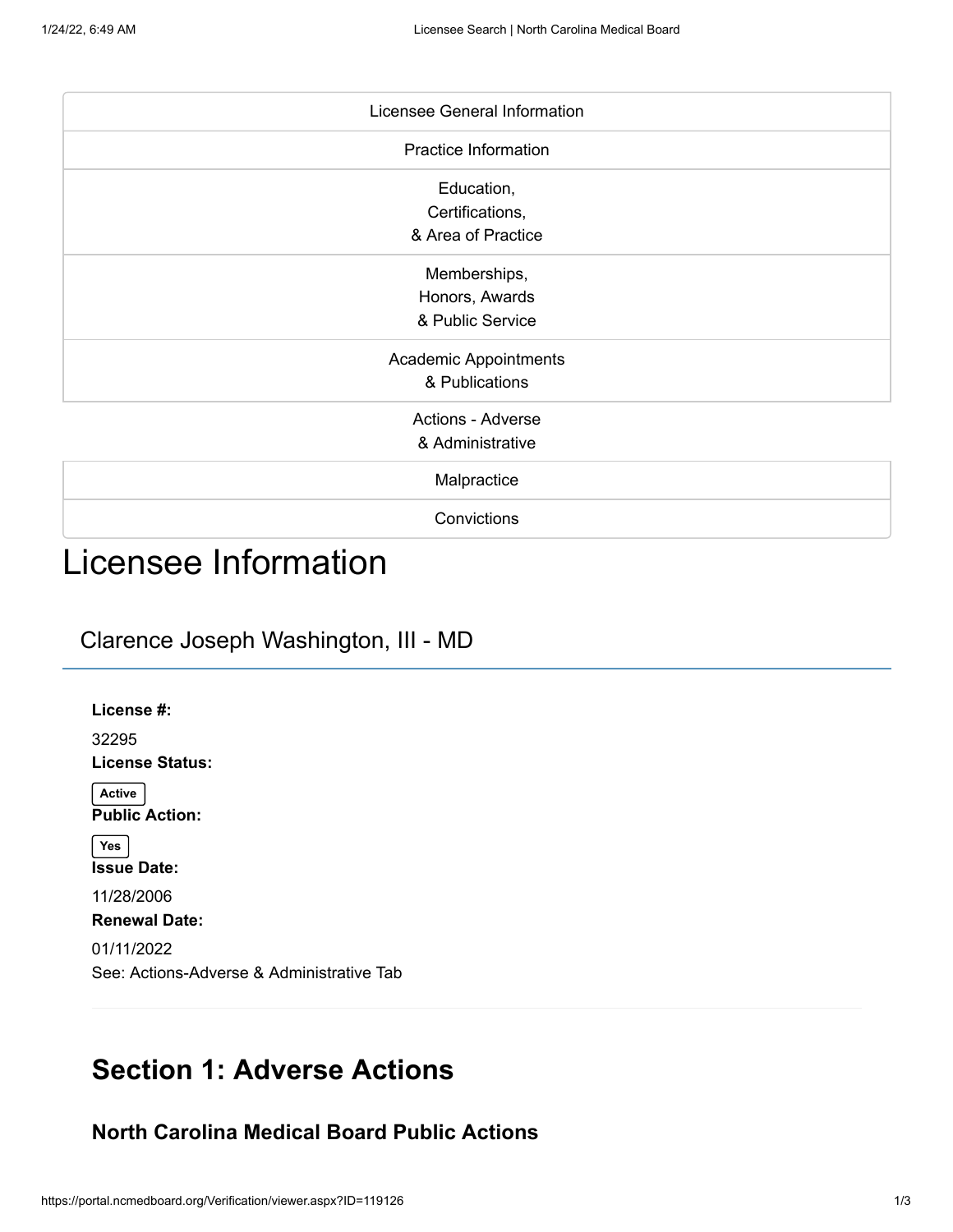This section indicates whether the North Carolina Medical Board has taken adverse public action regarding the licensee. Click on the link or links below to see an electronic copy of public documents associated with the licensee.

Certain public documents, such as hearing transcripts, are listed but are not posted on the site. If the record indicates a transcript is available, it may be obtained by contacting the Board.

NCMB public actions are posted on this site indefinitely.

| <b>Date</b> | <b>Description</b>                                   | Link |
|-------------|------------------------------------------------------|------|
| 03/13/2012  | <b>Consent Order</b>                                 | View |
| 12/21/2010  | <b>Consent Order</b>                                 | View |
| 12/21/2007  | Notice of Dismissal                                  | View |
| 06/25/2007  | <b>Order to Continue</b>                             | View |
| 06/19/2007  | <b>Motion to Continue</b>                            | View |
| 05/08/2007  | <b>Affidavit of Service</b>                          | View |
| 05/01/2007  | Notice of Charges and Allegations; Notice of Hearing | View |
| 11/28/2006  | Non-Disciplinary Consent Order                       | View |
| 05/14/2002  | <b>Relief of Consent Order Obligations</b>           | View |
| 04/18/2002  | <b>Full and Unrestricted License</b>                 | View |
| 03/20/2002  | <b>Temporary Medical License</b>                     | View |
| 06/22/2001  | <b>Temporary Medical License</b>                     | View |
| 01/26/2001  | <b>Temporary Medical License</b>                     | View |
| 08/02/2000  | <b>Temporary Medical License</b>                     | View |
| 07/31/2000  | <b>Consent Order</b>                                 | View |
| 08/27/1999  | <b>Consent Order</b>                                 | View |
| 01/25/1997  | <b>Consent Order</b>                                 | View |
| 11/21/1996  | Answer to Notice of Charges and Allegations          | View |
| 10/04/1996  | Notice of Charges and Allegations                    | View |

#### **Other Regulatory Board or Agency Public Actions**